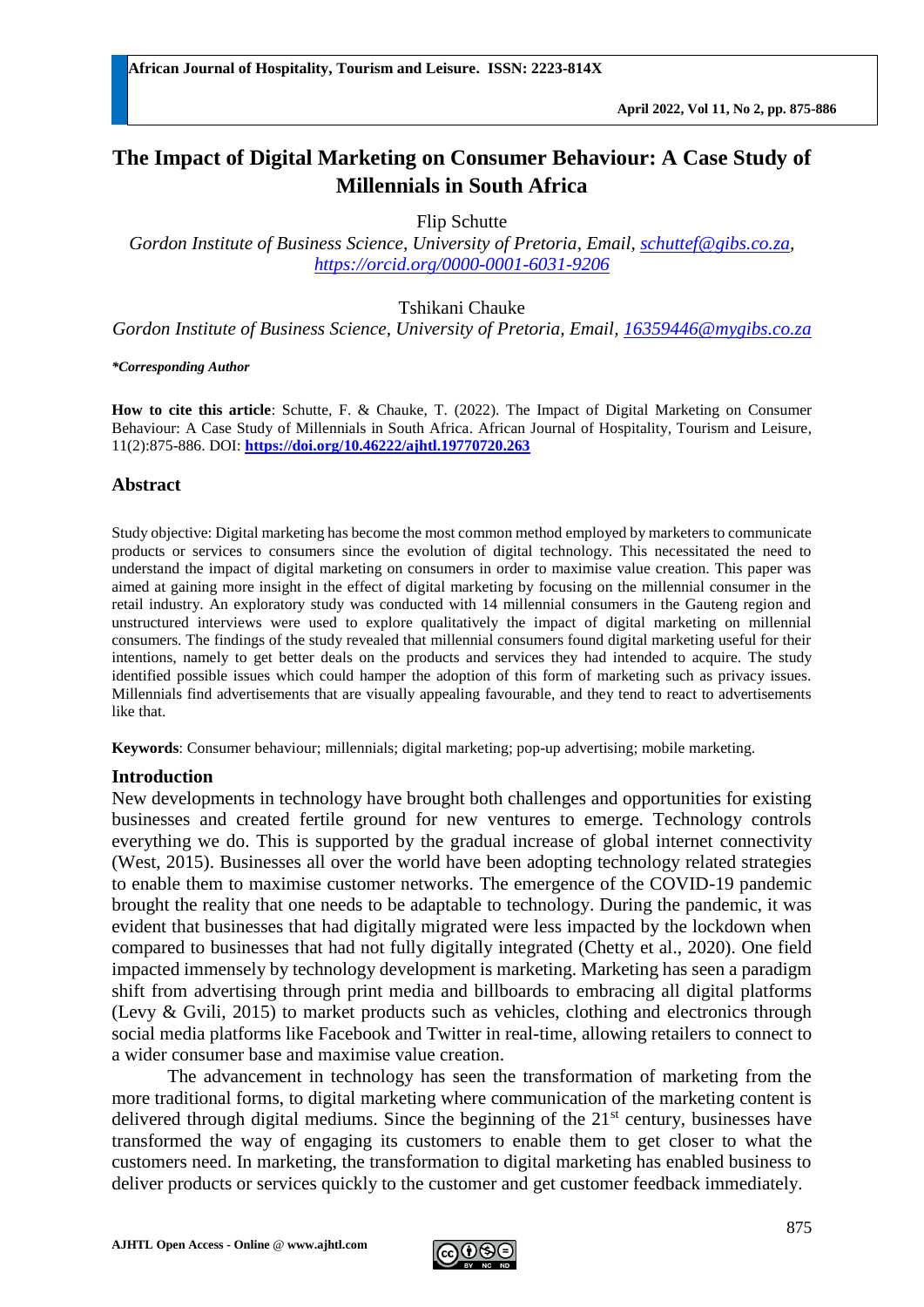

In South Africa, digital marketing is developing at a rapid pace. By 2018, it was estimated that digital marketing was 35% of all marketing activities while the global average was 10% (Statista, 2019). The growth in digital marketing is supported by the increase in the number of people gaining access to the internet. By 2019, South Africa had 31.18 million internet users which represented about 68% of the population. Of this population, 28.99 million were mobile internet users (Statista, 2019). This growth is expected to continue in the coming years and estimated at around 80% of the total population by the year 2023 (Statista, 2019).

Digital marketing has been embraced globally by business as an effective way to advertise content to customers rapidly and effectively. To date, it was estimated that each individual encounter between 6 000 to 10 000 advertisements per day and in comparison, popular social media platforms such as Facebook has seen a rapid rise in the online advertisement market whereby by 2017 their revenue on advertisement revenue rose to 39,9 billion dollars compared to 2010 where it was 1,9 billion dollars (Statistics SA, 2020). In addition, Google's advertising revenue rose to 134,81 billion (Statistics SA, 2020) in comparison to 28,24 billion dollars in 2010. The growth in digital advertisements indicate a strong push for businesses to get their content through to consumers and to embrace the new way of effectively communicating to the consumer.

The problem to be investigated in this article is the need to understand whether the volume of digital advertisements that is being pushed to the consumer, is having the intended outcome that business envisage. Are these advertisements which are distributed through digital platforms pleasing to the consumers or are they just annoying? The research problem is therefore to find out whether digital marketing adds value to the consumer experience. By exploring the millennial consumer, this article will ascertain whether millennials feel they get value from the digital content they receive through the variety of platforms.

The aim of the research was to establish whether digital advertisements were useful for consumers when making online purchases. By focusing on the millennial consumer, the research was aimed to add to the growing body of knowledge of understanding millennium consumer purchasing preferences and how it is influenced by digital marketing. Most academic research in digital marketing have been focused on marketers (Duffett & Wakeham, 2016), evaluating if their marketing strategies are having the necessary impact. Very little research has been conducted in order to understand digital marketing from the customers' viewpoint. In South Africa, the growing population of millennial consumers presents an opportunity for marketers to increase their customer base. While there are signs of positive responses by millennials on social media marketing communications towards digital marketing, there seems to be a decline in the manner in which millennials embrace these channels (Duffett  $\&$ Wakeham, 2016). This indicates that marketers need to do more to understand the thinking process of the millennial customer and be able to deliver the content that would be favourable

to them. There is also a need to understand customers who are digitally connected better to know what factors influence the purchasing decisions (Hall & Towers, 2017) as this could determine the marketing strategies for businesses.

In addition, competition for the same customer is high and requires marketers to innovate their offering by either enhancing the experience towards a product or service which would be aimed at enticing the customer towards the product. So, there is a need to understand what would make millennial customers choose a particular product over the other and how they react under various circumstances.

### **Literature review**

Marketing can be described as a management process between a firm and the consumer. There are many definitions of marketing, but all revolve around activities that are conducted in order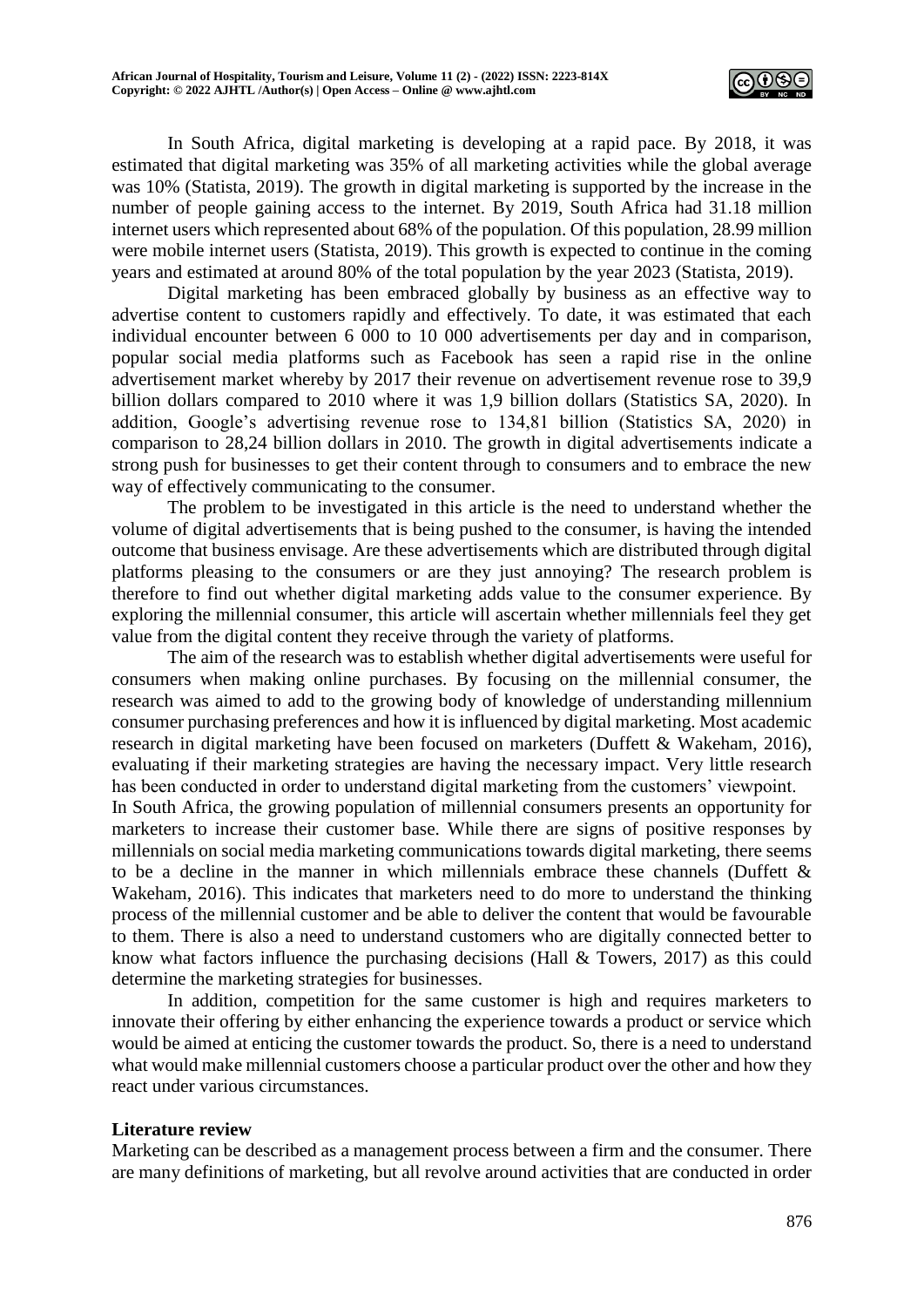

to enhance customer relationships. Borden (1964) described marketing as a philosophy or management orientation that is meant to build long term relationships with the customer. Development in the theory of marketing have seen the conceptualization of the "marketing mix". This theory can be strategically used by marketers to tailor a product to a specific market based on the characteristics of that market (Gilaninia et al., 2013). While the marketing mix is still widely employed by many organisations to drive their strategy, the development of relationship marketing (Stauss, 2000) brought another dimension to marketing which created another paradigm shift in the manner in which firms sell their products and services. In relationship marketing, the emphasis is on providing value to the chosen market by involving key stakeholders (Sheth & Parvatiyar, 2015).

As technology continued to change the way businesses operate globally, marketing was not exempted from the technology shift and driven by more consumers embracing digital technology. From the late 1990s marketing entered a paradigm shift from the traditional methods of marketing products and services through printed media and billboards to digital technology. This then led to the development of digital marketing. What attracts a consumer towards a brand is no longer only the product or service that is offered, but rather a combination of factors. While digital marketing activities are gradually increasing globally, millennials were identified to be embracing the phenomenon more as they were seen to prefer more online shopping than the other groups (Smith, 2011). Millennials are defined as the group of individuals who were born in or after the year 1980 (Kuhns & Saksena, 2016) and are also referred to as Generation X millennials are known to be open minded, social, innovative, energetic, ambitious, confident, motivated and smart and have different financial goals compared to the other groups (Ordun, 2015).

The group are believed to be carrying bigger purchasing power when compared to other generations (Kuhns & Saksena, 2016). Millennials are also believed to be having a higher level of education compared to their peers as they are a generation that came when there was better access to education (Kuhns & Saksena, 2016). In South Africa, millennials account for about 36% of the population of the country (Statistics SA, 2020) which translates into 20.8 million of the total population. The majority of millennials in South Africa consume media through digital channels with the use of smartphones, tablets, and computers. Furthermore, more than half of the millennials (56,2%) (Statistics SA, 2020) are under the age of 30 years.

## *Digital marketing*

As a form of marketing, digital marketing harnesses the existence of technology by delivering content online through digital channels to connect to the consumer. The beginning of digital marketing started around the late 1990s, then, in 2014, it became the mainstream form of marketing for business (Davenport et al., 2020). The biggest advantage that digital marketing provide over traditional marketing is the ability to reach the targeted consumer using social media and search engines (Sinha & Singh, 2018). In addition, the cost of going digital is fairly lower, compared to the traditional means of marketing (Erevelles et al., 2016).

## *Channels of digital marketing*

Digital marketing channels, also referred to as e-WOM (electronic word of mouth) (Levy & Gvili, 2015) are a variety of channels which marketers use to interact with customers. These channels are strategically employed by marketers (Corniani, 2006) to enhance communication with the consumer which in turn enhance customer relationships, support sales and create awareness to customers (Kee & Yazdanifard, 2015). To understand the consumer, big data analytics is employed to analyse customer buying patterns. Big data consumer analytics are crucial in the evolution of digital marketing as it enables marketers to profile the consumers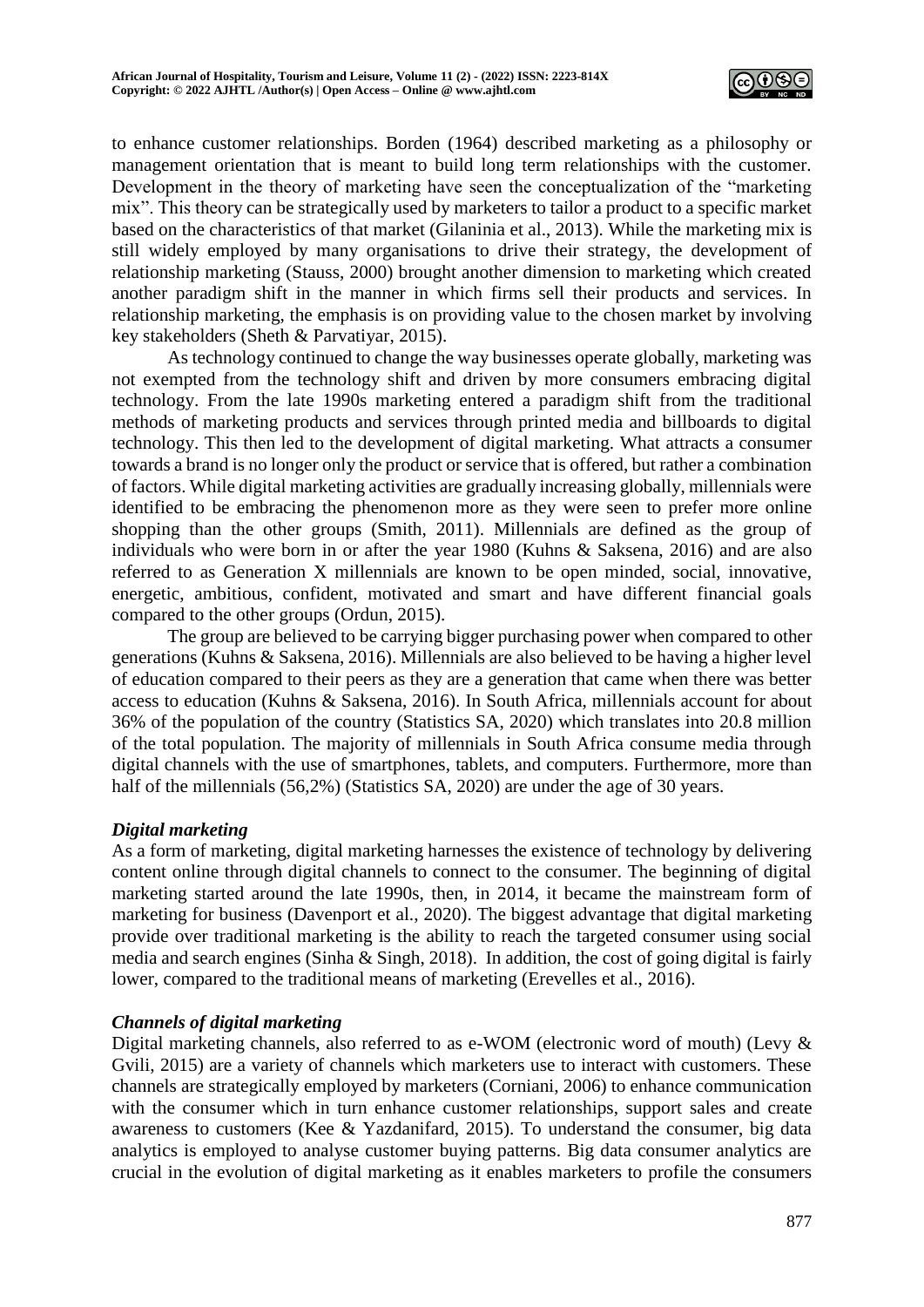

based on preferences and buying patterns (Donnelly et al., 2015) and allow firms to create products tailored towards the needs of the specific markets. With big data, marketers have an opportunity to adapt a product or service to always suit the needs of the market in real-time. Big data also enables marketers to create a community of consumers in a digital environment who share similar interest to interact and share ideas by matching their interests based on the data collected. It is clear that big data consumer analytics is important for digital marketing and can be seen as an enabler of organisations to understand what customers prefer and how to strategize, based on the insights coming from consumer patterns.

## *Consumer behaviour*

Consumer behaviour can be defined as the dynamic interaction of affect and cognition, behaviour, and the environment by which human beings conduct the exchange aspects of their lives (Hollebeek & Macky, 2019). There are a variety of factors that determine how consumers react to a specific marketing or advertising campaign. In the digital environment these factors increase, which contribute to the complexity of using this medium. Some of the factors affecting consumer behaviour are customer perceived value (Schivinski & Dabrowski, 2016), ethics (Järvinen & Karjaluoto, 2015), customer engagement (Dovaliene et al., 2015), and behavioural economics (Dowling et al., 2019).

# *Millennial purchasing decisions*

Millennials are influenced by many factors that inform their decision-making process (Kuhns & Saksena, 2016) such as health consciousness, sustainability, social validations, psychological pointers, price consciousness and a sense of value for money, therefore they compare different retailers online (Hall & Towers, 2017). Social media has become the most common platform which marketers use to advertise products and services to millennials as the majority of younger consumers are interacting across these platforms. Social media marketing has been employed to drive millennial attitudes towards brands and positively influence consumer attitudes (Oni et al., 2014; Duffett & Wakeham, 2016; Stephen, 2016). That was achieved by incorporating aspects such as entertainment, interaction, trendiness, customization, and word of mouth (Godey et al., 2016) to the marketing content. While social media marketing has been widely accepted as positively influencing consumer behaviour, there are indications to suggest the contrary. Some studies have revealed that not all digital marketing activities are favourable to millennials (Smith, 2011; Tiago & Veríssimo, 2014), therefore the advent of ad-blocking (Schivinski & Dabrowski, 2016; Wielki & Grabara, 2018) which presents a big challenge for marketers (Vratonjic et al., 2013). There is thus an urgent need to understand the drivers behind this type of behaviour towards digital advertisements (Brinson et al., 2018).

## *Content marketing*

Content marketing involves identifying, analysing, and satisfying customer demands (Baltes, 2015). Elements of content marketing involves localization of messages for specific audiences, personalization of content, creating emotions, and diversification (Kee & Yazdanifard, 2015). This form of marketing requires marketers not only to promote high quality content, but to understand the target audience in order to adapt the content to their specific needs as a way to improve customer engagement (Hollebeek & Macky, 2019). Marslow's hierarchy of needs (Poldma, 2017) encompass the applicable human behavioural elements necessary to understand better millennials behaviour towards digital marketing and to influence the creation of content. According to Maslow's theory humans are motivated sequentially according to five levels of needs. These needs, applied to millennial marketing are: self-actualisation – This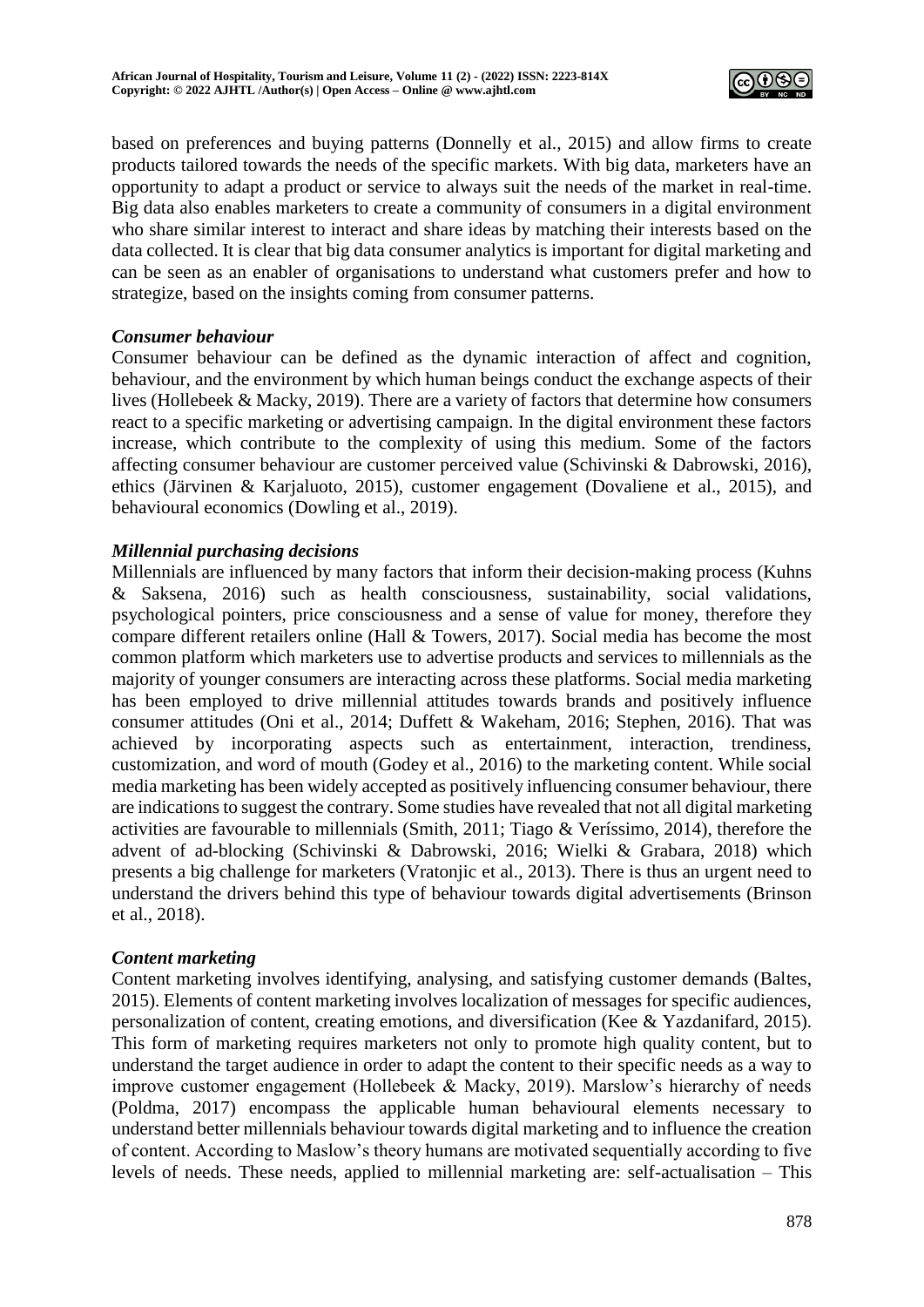

dimension would be used to probe whether there are derived benefits which millennials get from digital marketing which achieve their needs? Esteem needs – whether digital marketing makes millennials feels a sense of accomplishment? Belongingness – the dimension would test whether digital marketing assist millennials to feel loved? Safety needs – the dimension would test whether the advertisements make the millennials feel safe? And, physiological needs – the dimension would test whether digital advertisements fulfil their physiological needs?

## **Methodology**

An exploratory study was conducted as the research was aimed at discovering information on the impact of digital marketing on the behaviour of millennials. An interpretivism research philosophy was proposed as the most suitable. A qualitative cross-sectional research design (Kumar, 2011) was conducted. The research necessitated a careful study and understanding of millennial consumers as well as analysing their views on digital marketing. Constructs which were used to analyse the behaviour of millennial consumers were not quantifiable as it was based on the participants' feelings and experiences. It was for this reason that qualitative research was deemed suitable. The population for this study consisted of millennials who have formal employment and purchase products online through a smart phone, tablets, or a computer. In Gauteng, millennials are estimated to be around 60% of the total population which translate to 8 million people. Purposive sampling was used. The researcher planned to interview 20 participants, but after 14 data saturation was reached.

The measurement instrument which was used for the data gathering process was an interview schedule with open-ended questions to encouraged the millennials to express their views and opinions. Pre-testing was conducted with one of the participants to ascertain whether the questions asked were clear enough to be understood. Participants were contacted individually to set-up the date and time convenient to them where the interviews will take place. Data was voice recorded and notes were taken. ATLAS.ti software was used to generate codes from the transcribed data so that themes and patterns could be generated which would be used to interpret the findings from the data collected. Validity and trustworthiness were assured by having the interviews recorded. In order to protect the participants, develop trust with them as well as to promote the integrity of this research the research was conducted in line with the guidelines of the University of Pretoria's code of ethical conduct.

### **Findings**

At the beginning of each interview, general questions were asked to the participants related to ascertain their purchasing preferences and to try to establish what products and services they prefer purchasing online. In addition, participants were also asked about the types of platforms they prefer purchasing from. The table below summarizes their responses. The table shows that most of the participants prefer purchasing products like electronic equipment and clothing online. Although the frequency of the purchasing of these products varies, the results showed that the participants make a purchase at least once a month. In terms of the preferences for purchasing these products, it was clear that the majority of them preferred to purchase from "online-Malls" and stores such as Takealot and E-bay.

| Taon T. Tannonamo |                   |           |                    |  |
|-------------------|-------------------|-----------|--------------------|--|
|                   | <b>Products</b>   | Frequency | <b>Preferences</b> |  |
| Participant 1     | Electronic        | Monthly   | <b>Takealot</b>    |  |
| Participant 2     | Clothing, grocery | Monthly   | Takealot.          |  |
| Participant 3     | Electronic        | Monthly   | E-bay, Takealot    |  |
| Participant 4     | Clothing          | Monthly   | Various            |  |
| Participant 5     | Clothing          | Monthly   | Takealot           |  |

Table 1: Participants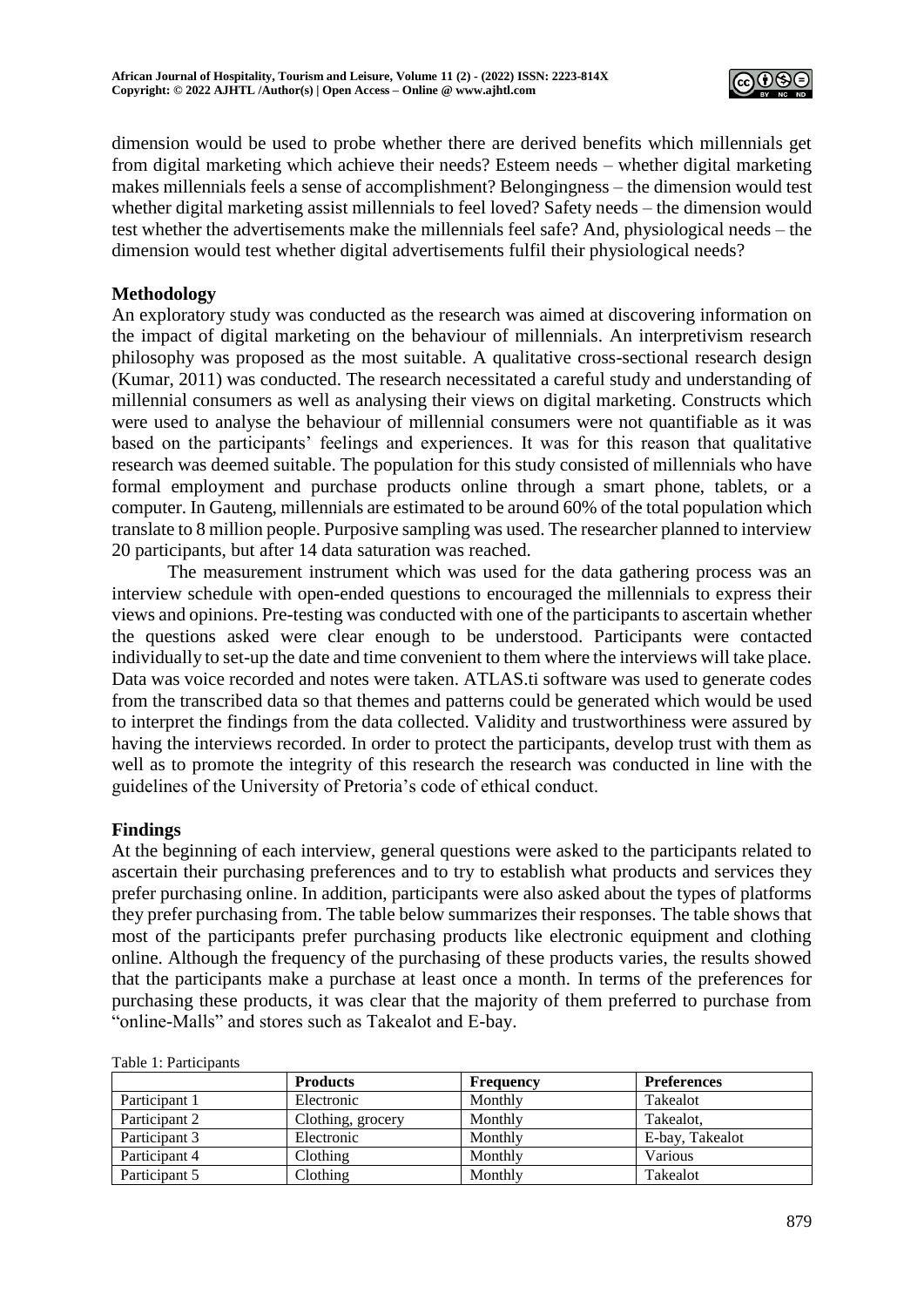

| Participant 6  | Electronics | 2 Monthly | Takealot |
|----------------|-------------|-----------|----------|
| Participant 7  | Electronics | Monthly   | Takealot |
| Participant 8  | Electronics | Monthly   | Takealot |
| Participant 9  | Electronics | Monthly   | Takealot |
| Participant 10 | Electronics | Monthly   | Takealot |
| Participant 11 | Electronics | Monthly   | Takealot |
| Participant 12 | Electronics | Monthly   | Takealot |
| Participant 13 | Electronics | Monthly   | Takealot |
| Participant 14 | Electronics | Monthly   | Takealot |

## *The benefits of digital marketing for the consumer*

The first theme identified was the benefit digital marketing has for the millennial consumer. The participants indicated that it was convenient, because they could shop from the comfort of their homes and the products get delivered. Participant 1 stated: "The major benefit is convenience. I am able to do shopping from the comfort of my home without having to go out to the shops and having it delivered at no extra cost." Participant 5 added: "Shopping online makes it easier for me to get the products I want as I don't have to move from store to store looking for a particular product." To this, Participant 7 added: "It is a smooth process where I am able to shop for whatever product I intent to buy and get it delivered securely to my home."

The next identified sub-theme, related to the first theme, was the way in which pop-up advertisements affect the shopping experience. Varied responses where recorder of which the majority of the respondents were positive about pop-up advertisements and felt that digital adverts simplified their shopping experience. Participant 1 stated: "These advertisements make it easier for me to get the products that I want to purchase as they normally send through specials which save me time. I do not have to go through the internet or magazine to try finding the best deals."

Participant 2 commented: "With the pop-up advertisements, they mostly advertise products which I like to have and when I have the money, I find it easy to go get them and normally all the products are readily available online." To this, Participant 8 added: "They provide information on the products that I sometimes like and they are mostly at a cheaper price than what you will normally find in the big retail shops."

On the other hand, some respondents felt that the pop-up advertisements were not necessarily beneficial to their shopping experience citing that they disturb them when they are busy on their smartphones. Participant 7 complained: "I wish you could choose to de-activate them. They are not what you want at a particular time." Participant 5 added: "…to me they come up at a time when I would be busy with something and I find it annoying as at that time I am not in a mood to do any shopping." While there were some participants who did not like the pop-up advertisements the majority of the respondents were in favour of these advertisements.

The third sub-theme identified was regarding the influence of digital advertisements (pop-up advertisements) on decisions to purchase products online. The majority of the respondents indicate that because they saw products advertised at an acceptable price, they purchased the products. The advertisement was thus the main driving factor for their decision to buy. To illustrate, Participant 1 said: "Mostly when I have searched a particular product online, the next time I open my smartphone and searching for a certain product, an advert comes up related to what I would have been searching for." To this, Participant 9 added: "If the product that was being advertised, is something which I was intending to purchase, these advertisements come in especially useful in making that decision easier."

The fourth identified sub-theme related to theme one was the way in which digital advertisements assist in getting the best possible deals. Millennials emphasised the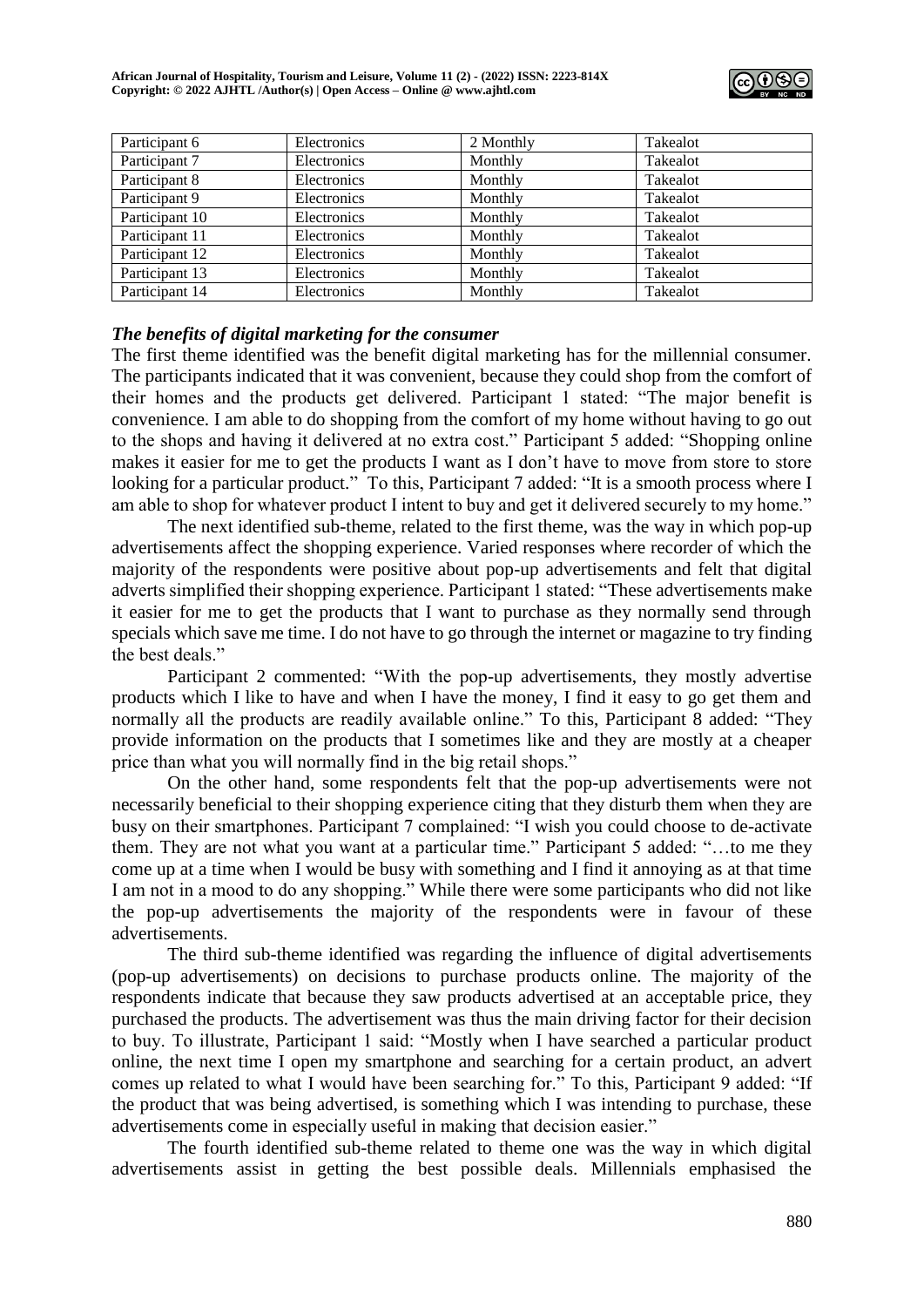

convenience of money back guarantees or product exchange if the product is defective. They had an opportunity to make an informed decision on what is the best product to purchase even if it was not based solely on price, quality, or delivery terms. Participant 13 confirmed: "When you see an advertisement, the price is normally cheaper than what you would buy it for at the stores; and the other good thing about the deals is their quality guarantee promise which they give. If you are not happy with the product they will come and collect it from you, Takealot is one of them."

The next related sub-theme was the manner in which digital adverts are delivered to the consumer. The opinions from the millennials were mixed. Most felt that they had observed a trend whereby they felt that they were being watched as the content they received was somehow linked to the previous searches they had done. On the other hand, other respondents felt that the advertisements go overboard where they would get an advert of something which they would not necessarily would like to purchase and thus find the manner in which the content was delivered to be annoying. Participant 5 explained: "The only worry I have with these popup advertisements is that they come up even at a time when you don't need them. It is like someone is watching what you have been browsing the previous time which makes me feel uncomfortable." All the themes and responses related to the first main identified theme indicated that the content was widely accepted, but concerns were raised about the manner in which these advertisements were send out.

# **The physical or psychological effects of digital advertisements enhancing the millennial experience**

Opinions related to this theme were mixed with most respondents expressing their concerns as a psychological effect about the content they received as they were mostly related to what they were searching for on the different platforms. This then raised a concern for the participants as they felt that they are being watched while browsing the net. A sub-theme related to the physical effect was also identified related to their experience regarding the quality of products purchased through digital advertisements. Millennials confirmed that they were fairly satisfied with the level of quality promised by the advertisements. Participant 5, as an example answered: "I recently followed an advertisement which was promising a saving on the insurance if I switched to them, I contacted them and to my surprise I made a saving. So yes, I would say the experience was good". To this, Participant 12 added: "The advertisement has so far lived up to the promise as I remember purchasing speakers through following an advertisement that came through a pop-up and the supplier of the speaker promised a money back guarantee if I was not satisfied with the product. So far, I am happy with my purchase."

Sub-theme two identified was about the relevance of the products advertised through digital marketing to their specific needs. Most respondents stated that it was relevant. Participant 6 confirmed: "I found the pop-up advertisements to be relevant most of the time. What sometimes concerns me is that it feels like someone is watching what I am searching for on the internet. That sometimes makes me worry. It is as if someone is hacking my phone." Some responses were not that positive to this question. Participant 7 as an example stated: "I found the content irrelevant to what I want. I think the advertisements are distributed randomly as I receive many different adverts and it annoys me sometimes." Participant 3 added: "Most of the time they will send you advertisements for products that you do not need to purchase. So, for me, the content of these advertisements mostly is not relevant to what I need."

A sub-theme three was identified with the focus on the influence these digital advertisements had on the respondent to purchase the advertised products online. Opinions were mostly related to the way the advert looks and how it is delivered. The summarising response was as Participant 12 stated: "If there is something that I really like, I will try push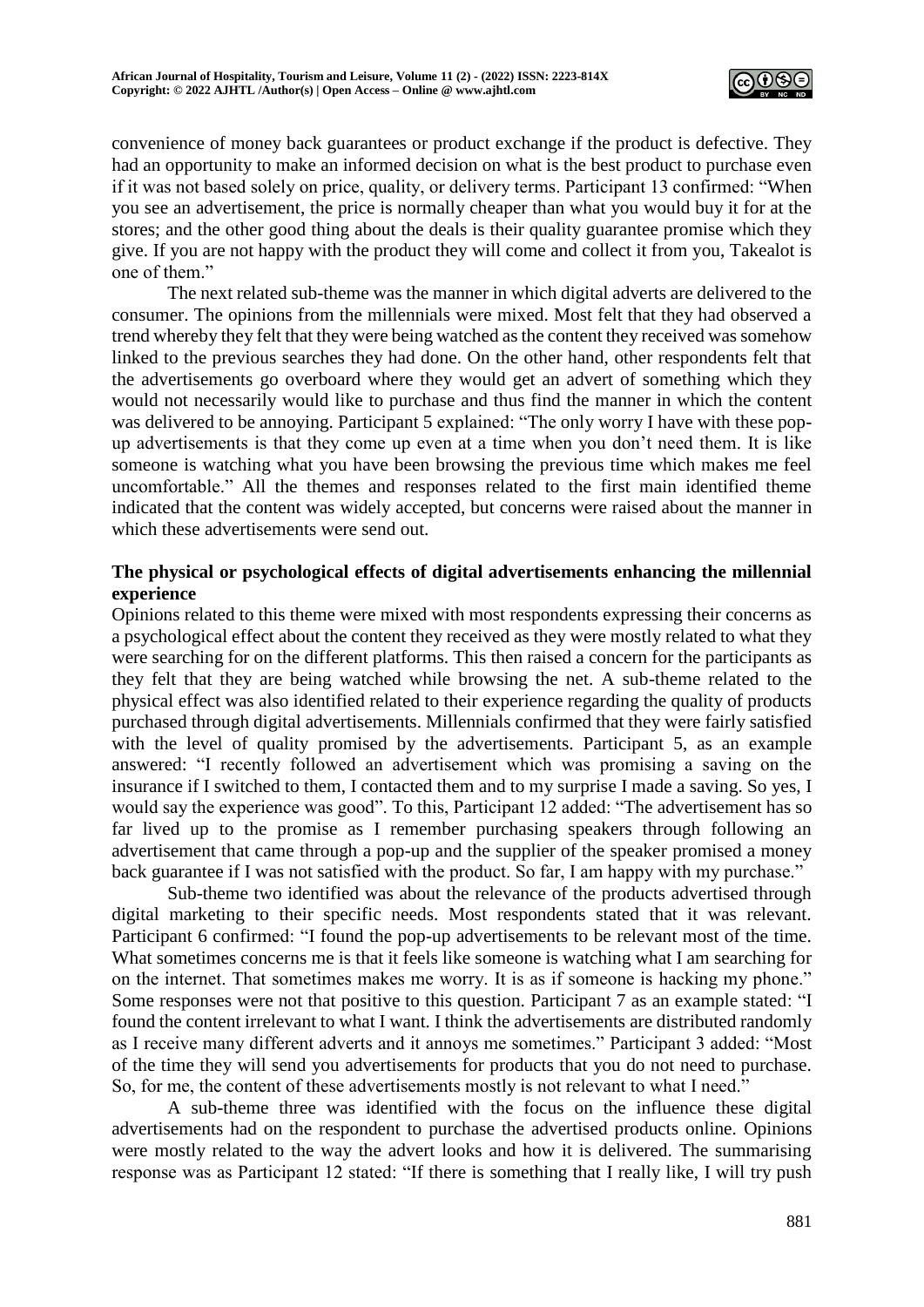

myself to get it but I don't just buy anything I see on the advertisements." Participant 10 opined: "Not really, yet they attract my attention. I would normally buy the product when it is advertised at a cheaper price."

The next sub-theme identified was about the difference between advertisements digitally delivered versus printed ones. All preferred digital advertisements, as stated by participant 2: "It is better if advertisements are sent through digital via smartphone as we mostly don't look at newspapers or flyers. I don't normally give attention to advertisements that are printed." Participant 14 summarised the general feeling by stating: "I prefer online advertisements that are creative and delivering a good message but it not necessarily means that I would purchase the product. So, for me timing is a particularly important element as I would purchase, depending on whether or not I have a need for the product." The second main theme thus highlighted the fact that millennials are fairly happy with the products that they purchase online and the adverts they receive digitally.

### **The safety of millennial consumers when interacting on digital marketing platforms**

Millennials felt that they were being watched when interacting through various channels: Participant 4 stated: "The only concern I have related to these pop-up advertisements is that I tend to get a feeling that someone is watching what I am browsing online. I say this because I have noticed a trend whereby the advertisements that I receive on my cellular phone are related to the searches that I was doing previously." The other side of this theme identified, has been experienced positive as almost all participants indicated that they trusted the platforms for securing them and they never had a situation where they experienced fraud or theft. Sub-theme three related to this main theme, is about authentication, biometrics or passwords for making online purchases. The opinions were unanimous that all seemed to trust this method of authentication to ensure that they are secure while interacting online. The fourth sub-theme was about what could be done to make consumers feeling safer on the internet. All have the same opinion:

Participant 10: "I believe the system is sufficient, no concern from my side."

Participant 14: "I feel that the way they protect the data is sufficient."

Participant 8: "I am happy with the way data is secured."

All respondents indicated that they felt they were well protected and that they seem to have no other concerns related to safety with the platforms.

### **Digital marketing enhancing millennial's brand preferences**

The first sub-theme identified stated that digital advertisements did not enhance brand experience. To the millennials, what matter was the cost of the product more than the brand. As, Participant 13 stated: "To me the pop-up advertisements does not enhance brand preference in any way, what matters to me is the cost of the product I get on the advert." Another participant shared a similar sentiment. Participant 10 said: "The pop-up advertisements does not impact the brand in any way, if they come selling at a good price, I will purchase."

Sub-theme two identified was: The usefulness of digital advertisements in strengthening the relations with their favourite brand. Most participants mentioned the importance of using brand influencers which they feel are strengthening the brand. They are of the opinion that an advertisement alone, does not strengthen the brand. Participant 5 noted: "The advertisements could be useful if they use famous people to promote the brands as this could attract the customers towards the brand." Participant 1 also confirmed: "If they can maybe get in celebrities to promote those brands, I think in a way that could create brand relations and awareness."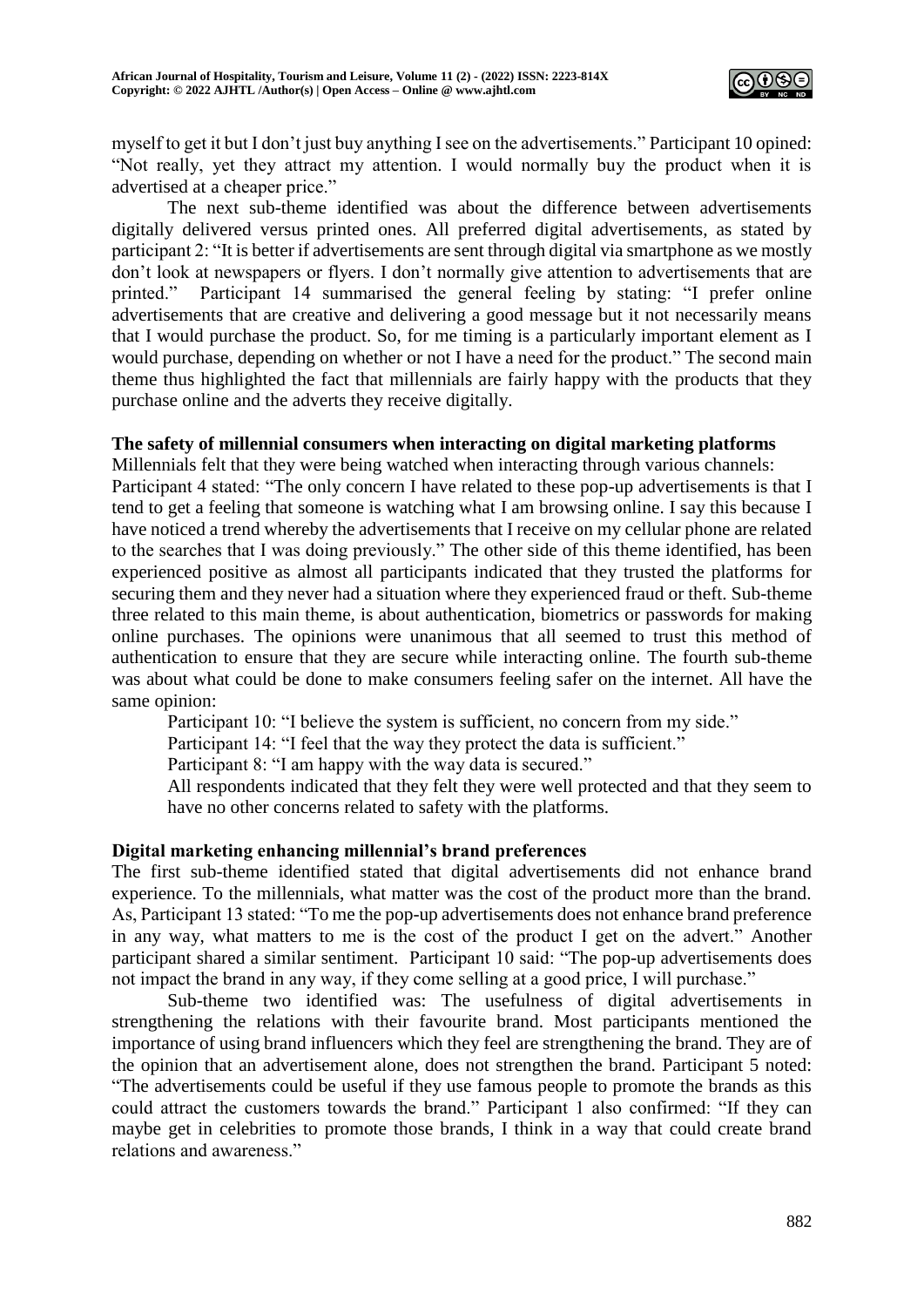

## **Discussion**

Millennials are of the opinion that digital advertisements are enhancing their shopping experience by providing convenience and savings. It is a useful tool for saving time to browse through specials and look for the products as these are sent to them through digital advertisements. This is in line with what Baird and Raghu (2015) described as the point where perceived value and satisfaction meets. Other benefits identified were that they get in contact with the best deals online. Millennials find thus find digital advertisements helpful to save, which, according to Borden (1964) and Gilaninia et al. (2013), is one of the benefits on a marketing mix strategy.

The majority of the participants were not comfortable with the fact that the advertisements pops-up at any time. Smith (2011) indicated that consumers can get annoyed by some digital marketing campaigns. Millennials found the digital adverts though useful in providing them with reliable advertising information. Reliability according to the research refers to the advertisements which promises something and deliver at that expected level. This relates to the marketing mix theory (Borden, 1964) whereby the service that was provided by the advertisement was of superior quality (Waterschoot & Bulte, 2015). With regard to the themes where millennials indicated that the content was relevant to what they wanted, the theory related to customer perceived value could be applicable as the value that they received through content that is relevant to their needs. The behaviour of these millennials is likely favourable to the advertisement hence they display some level of satisfaction (Dovaliene et al., 2015) regarding the content. Millennials would not necessarily purchase everything that would have been advertised through digital advertisements, only if they need to get it. Literature detailing how millennials make purchasing decisions is still developing, however there are studies that indicate the complexity surrounding their decision-making process. When compared to the previous generations, millennials were found to be influenced by issues like validations (Kuhns & Saksena, 2016), ethics and other social issues. Millennials are also more susceptible to advertisements which stimulates the brain by providing creativity and sending the right message.

Security concerns were mentioned where their personal information being used without their knowledge. The literature corroborates these concerns as it was seen that customer behaviour is impacted by the fact that their info, such as buying behaviour, is available on the web (Arkhipova & Gurieva, 2018; Iucolano et al., 2018). This then confirms that the findings are consistent with the literature. Millennials engage securely online, interacting on different platforms. Millennials do not perceive digital advertisements are useful in promoting brands. The literature suggests that digital advertisements, especially social media, is the most common tool marketers use to promote their brands (Godey et al., 2016) and by encouraging interaction through the social media platforms, social media enhances consumer behaviour towards the brands (Schivinski & Dabrowski, 2016). In addition, literature also indicated how social media communication positively affects consumer attitudes. Millennials view influencers or celebrities as useful to strengthen customer relations with the brand in the digital environment.

### **Conclusions and recommendations**

The findings from the research indicated that millennials found digital marketing to be beneficial. They also find advertisements that are visually appealing favourable, and they tend to give attention to advertisements like that. They highlighted concerns about the manner through which the advertisements were delivered as they tended to indicate that they were being watched. Maybe they just don't understand how AI, bots and spiders work and how they crawl the web to make links and connections. This can be a recommendation for further research. The findings on brand preferences affirm that there are clear links between the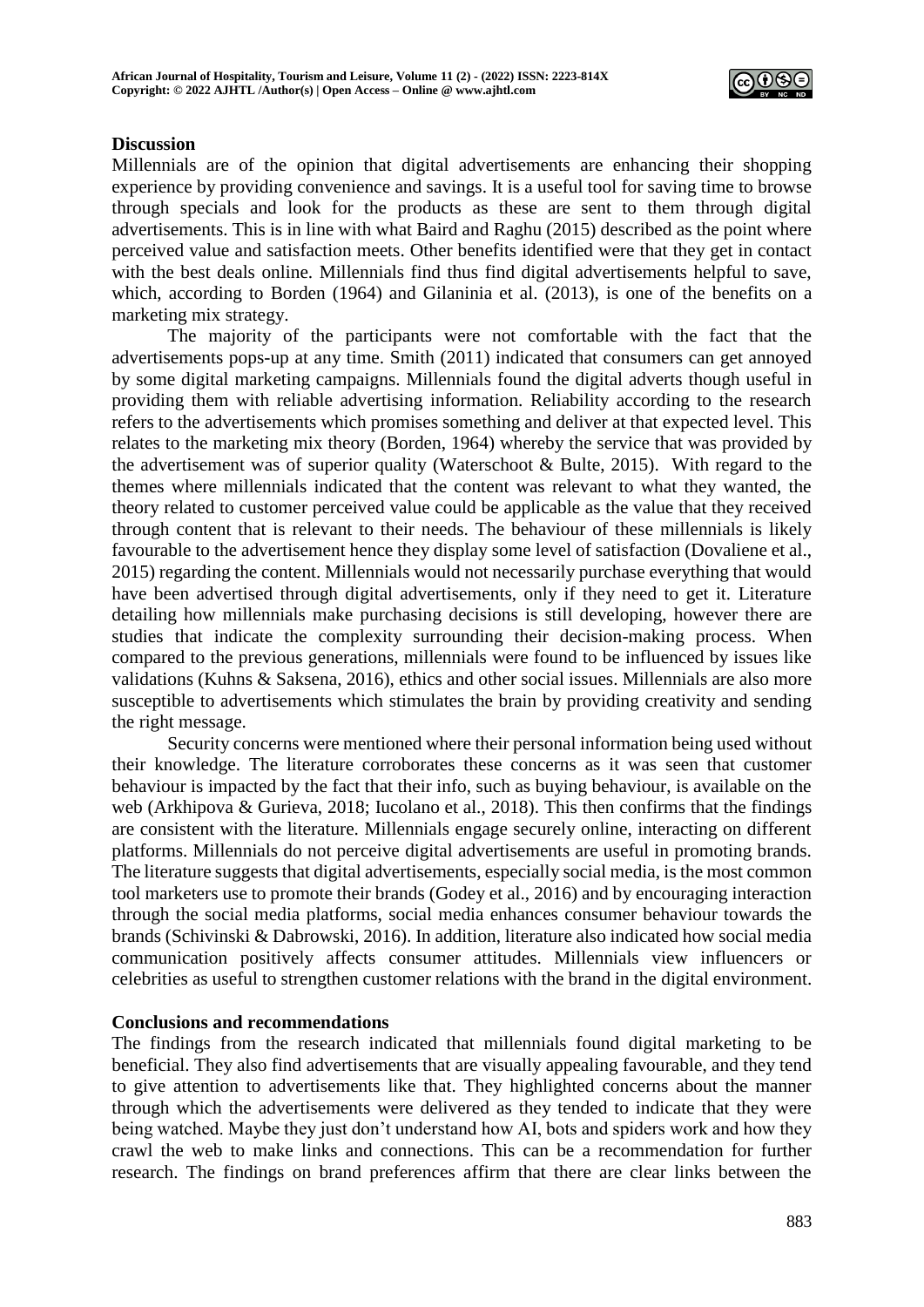

traditional marketing concepts and digital marketing which strengthen the argument that there should be a way to integrate the traditional marketing concepts with modern concepts. Business needs to continuously adapt its strategies to ensure that they are geared for the needs of the consumers. At the same time, business should not avoid the messages that are sent out by those millennials who seem to dislike the digital advertisements. The research was limited in scope and it covered a fraction of the entire population. This then implicates that the results might not necessarily represent the wider population of millennials. In addition, the issue of geographic location plays a limiting role. Millennials interviewed for this research were all in Gauteng. The results might differ when a group from another province or area, especially rural areas, were interviewed, as the level of education, access to internet and buying behaviour, differs.

# **References**

- Arkhipova, N. & Gurieva, M. (2018). Internet of Things in Digital Marketing and Data Security Concerns. *Advances in Social Science, Education and Humanities Research*, 225, 262–265.
- Baird, A. & Raghu, T. S. (2015). Associating consumer perceived value with business models for digital services. *European Journal of Information Systems*, 24(1), 4–22.
- Baltes, P. L. (2015). Content marketing the fundamental tool of digital marketing. Bulletin of the Transilvania University of Brasov. *Economic Sciences*, 2(8), 111–118.
- Borden, N. H. (1964). The concept of the marketing mix. *Journal of Advertising Research*,  $4(2), 2-7.$
- Brinson, N. H., Eastin, M. S. & Cicchirillo, V. J. (2018). Reactance to Personalization: Understanding the Drivers Behind the Growth of Ad Blocking. *Journal of Interactive Advertising*, 18(2), 136–147.
- Chetty, R., Friedman, J. N., Hendren, N. & Stepner, M. (2020). Real-Time Economics: A New Platform to Track the Impacts of COVID-19 on People, Businesses, and Communities Using Private Sector Data. *Journal of Chemical Information and Modeling*, 53(9), 1689–1699.
- Corniani, M. (2006). Digital Marketing Communication, Symphonya. *Emerging Issues in Management*, 2, 41–61.
- Davenport, T., Guha, A., Grewal, D. & Bressgott, T. (2020). How artificial intelligence will change the future of marketing. *Journal of the Academy of Marketing Science*, 48(1), 24–42.
- Donnelly, C., Simmons, G., Armstrong, G. & Fearne, A. (2015). Digital loyalty card 'big data' and small business marketing: Formal versus informal or complementary? *International Small Business Journal: Researching Entrepreneurship*, 33(4), 422– 442.
- Dovaliene, A., Masiulyte, A. & Piligrimiene, Z. (2015). The Relations between Customer Engagement, Perceived Value and Satisfaction: The Case of Mobile Applications. *Social and Behavioral Sciences*, 213, 659–664.
- Dowling, K., Guhl, D., Klapper, D., Spann, M., Stich, L. & Yegoryan, N. (2019). Behavioral biases in marketing. *Journal of the Academy of Marketing Science*, 449–477.
- Duffett, R. G. & Wakeham, M. (2016). Article 2 20 Duffett and Wakeham Social media marketing communications effect on attitudes. *The African Journal of Information Systems*, 8(3), 21.
- Erevelles, S., Fukawa, N. & Swayne, L. (2016). Big Data consumer analytics and the transformation of marketing. *Journal of Business Research*, 69(2), 897–904.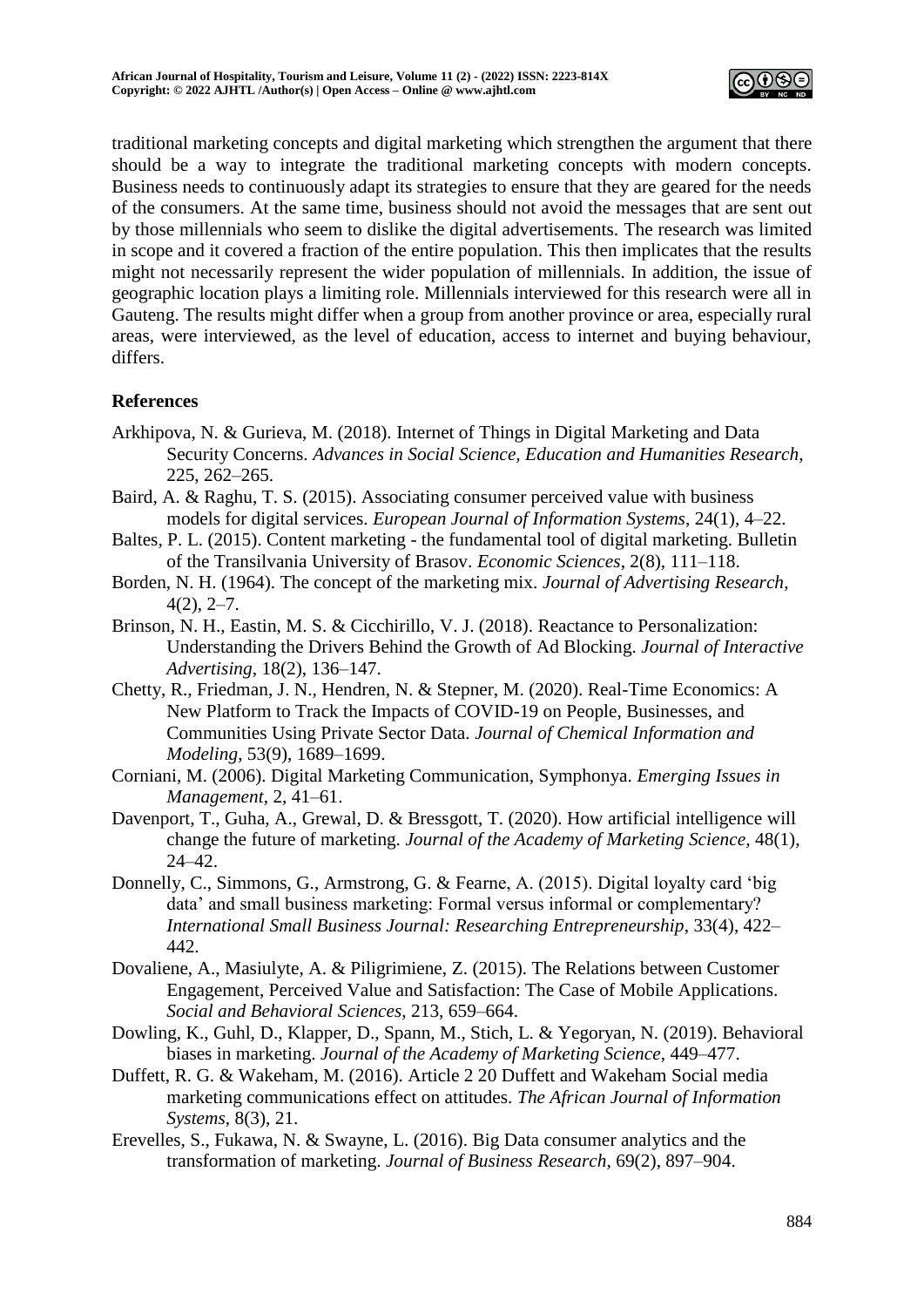

- Gilaninia, S., Taleghani, M. & Azizi, N. (2013). Marketing Mix And Consumer Behavior. *Kuwait Chapter of Arabian Journal of Business and Management Review*, 2(12), 53– 58.
- Godey, B., Manthiou, A., Pederzoli, D., Rokka, J., Aiello, G., Donvito, R. & Singh, R. (2016). Social media marketing efforts of luxury brands: Influence on brand equity and consumer behavior. *Journal of Business Research*, 69(12), 5833–5841.
- Hall, A. & Towers, N. (2017). Understanding how Millennial shoppers decide what to buy: Digitally connected unseen journeys. *International Journal of Retail and Distribution Management*, 45(5), 498–517.
- Hollebeek, L. D. & Macky, K. (2019). Digital Content Marketing's Role in Fostering Consumer Engagement, Trust, and Value: Framework, Fundamental Propositions, and Implications. *Journal of Interactive Marketing*, 45, 27–41.
- Iucolano, D. M., Western, C., Lyytinen, K. & Western, C. (2018). Personal Data Sharing and Collection : Consumer Acceptance and Fairness of Exchanges in Digital Environments. *AMA Summer Academic Conference Papers*, 39–44.
- Järvinen, J. & Karjaluoto, H. (2015). The use of Web analytics for digital marketing performance measurement. *Industrial Marketing Management*, 50, 117–127.
- Kee, A. W. A. & Yazdanifard, R. (2015). The Review of Content Marketing as a New Trend in Marketing Practices. *International Journal of Management, Accounting and Economics*, 2(9), 1055–1064.
- Kuhns, A. & Saksena, M. (2016). How Millennial Food Purchase Decisions Compare to Previous Generations. *Agricultural and Applied Economics Association*.
- Kumar, R., (2011). *Research Methodology A Step By Step Guide*. 3rd ed. London: SAGE Publications Ltd, pp.25-40
- Levy, S. & Gvili, Y. (2015). How credible is e-word of mouth across digital-marketing channels? The roles of social capital, information richness, and interactivity. *Journal of Advertising Research*, 55(1).
- Oni, O. A., Shumba, P. M. & Matiza, T. (2014). The impact of social media-based marketing on the turnover of retailers based in Polokwane, South Africa. *Mediterranean Journal of Social Sciences*, 5(9), 307–316.
- Ordun, G. (2015). Millennial (Gen Y) Consumer Behavior Their Shopping Preferences and Perceptual Maps Associated With Brand Loyalty. *Canadian Social Science*, 11(4), 1– 16.
- Poldma, T. (2017). Hierarchy of Needs. *The Bloomsbury Encyclopedia of Design*.
- Schivinski, B. & Dabrowski, D. (2016). The effect of social media communication on consumer perceptions of brands. *Journal of Marketing Communications*, 22(2), 189– 214.
- Sheth, J. N. & Parvatiyar, A. (2015). *The Evolution of Relationship Marketing Orientations*. IGI GLobal.
- Sinha, S. & Singh, T. (2018). Travel from Traditional Marketing to Digital Marketing. International *Journal of Emerging Research in Management and Technology*, 6(11), 173.
- Smith, K. T. (2011). Digital marketing strategies that Millennials find appealing, motivating, or just annoying. *Journal of Strategic Marketing*, 19(6), 489–499.
- Statistics South Africa. (2020). *Education Series Volume VI : Education and Labour Market Outcomes in South Africa, 2018*. Available at statssa.gov.za/publications/92-01-06/92- 01-062018.pdf [Retrieved 6 June 2022].
- Statista (Clement, J). (2019, December 2). Internet user Penetration in South Africa from 2017-2023.